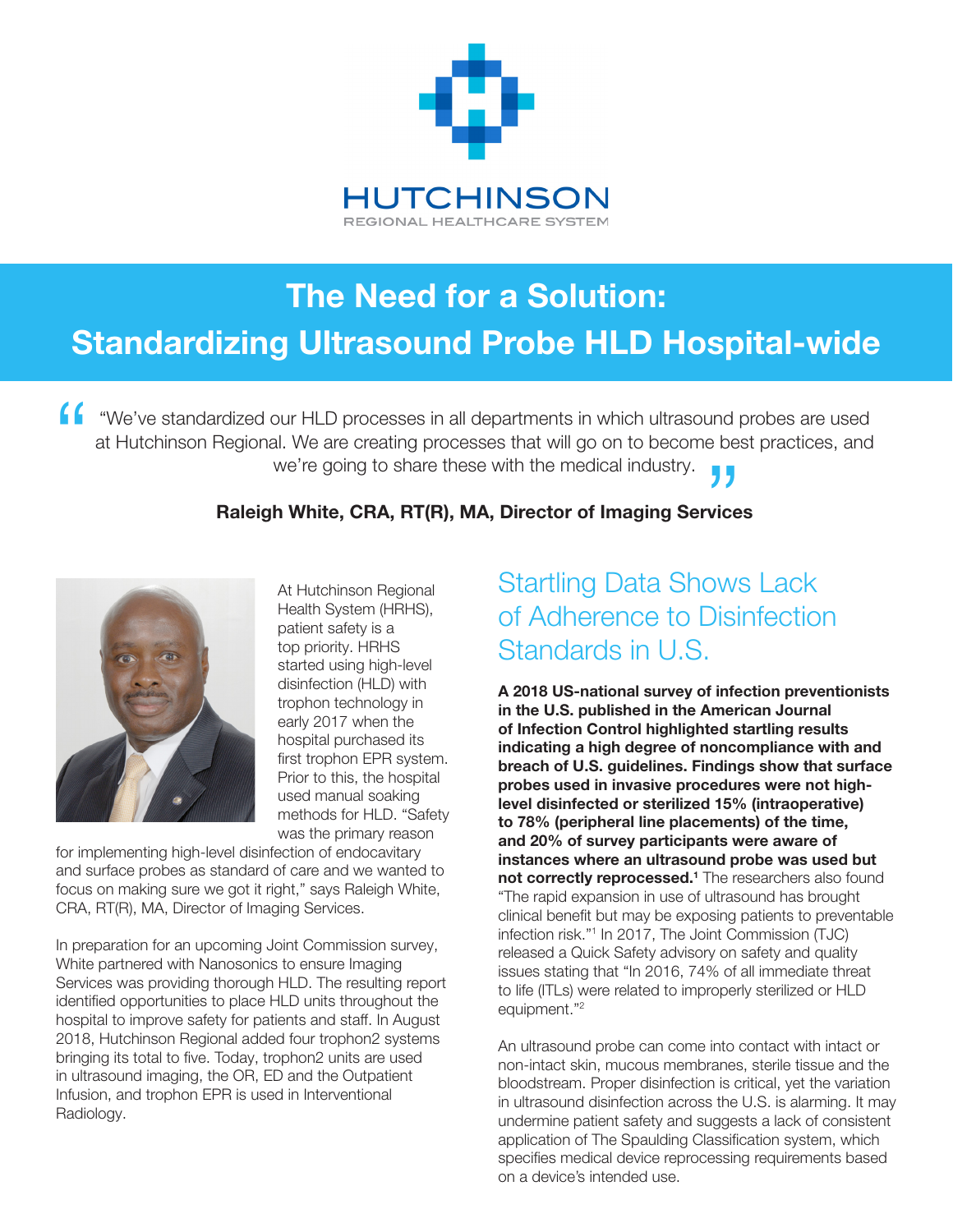The 2018 survey, and the 2017 TJC alert, demonstrate the need for standardization of probe reprocessing. The U.S. Food and Drug Administration (FDA) requires that probes used in semi-critical applications minimally undergo HLD.<sup>3</sup> A sterile sheath is also recommended, and the use of a sheath doesn't change the type of processing recommended.3,4 The Centers for Disease Control and Prevention (CDC) guidelines state critical probes can be covered with a sterile sheath to reduce the level of contamination and risk of infection, but the probes should be sterilized between each patient use. When sterilization is not possible, they can be high-level disinfected and covered with a sterile probe cover.<sup>4</sup>

#### The Need for HLD Hospital-wide **Standardization**

When healthcare leaders at Hutchinson Regional decided to implement HLD hospital-wide, they were committed to ensuring the highest standards. They met with department leaders to discuss introduction of new HLD processes and workflow backed by clinical evidence that demonstrated the need for proper disinfection of all semi-critical surface probes.

"We've been completing HLD for all critical and semi-critical procedures throughout the hospital system since December 2018 and we made sure that staff across all departments understood the essential importance of this," says Lindsay Turner, BS, RT(R), (M), RDMS, AB, OB/GYN, RVT, staff sonographer at HRHS. "We use trophon2 for high-level disinfection before and after the ultrasound is used on the patient because even though we're using a probe cover, it can be pierced by a needle and still spread blood borne pathogens."

Hutchinson Regional Health System completes more than 2,000 probe reprocessing cycles annually. Ultrasounds are used across the hospital system, in the OR, ED, Outpatient Infusion and in general imaging. In the ER, ultrasounds are used to perform fast exams for trauma patients, check the abdomen for free fluid, and for IV and central line starts. In surgery, ultrasound is used for central lines, IV starts and intraoperative exams. ICU nurses use ultrasound surface probes for central lines, and PICC nurses use ultrasound to find a vein and guiding the wire for the PICC line. In general imaging, it's used for endovaginal exams, testicular exams and any procedure using ultrasound guidance.

## Follow-up Assessment with **Nanosonics**

As part of its commitment to patient safety, White engaged Nanosonics to do a follow-up assessment to validate that they were properly reprocessing critical and semi-critical surface probes for every patient to make sure no fluids or contamination is carried forward.

As a high reliability organization (HRO), it's Hutchinson Regional's goal to ensure processes support efficient workflow and patient health. "We always want to make sure that we're validating what we do, so the recheck with Nanosonics was confirmation that all of our processes are holding true," says White. "I found Nanosonics to be very trustworthy. Their clinical subject matter experts showed us industry standards and data, demonstrating that their commitment went beyond making a sale to making sure that high-quality standards are maintained across healthcare."

### Tracking, Data and Efficiencies

Hutchinson Regional's staff have found the trophon2 system to be intuitive and easy to use. Nanosonics provided comprehensive training to a core group of Hutchinson Regional healthcare professionals who

then trained staff in their respective departments on proper procedure and protocol. "The trophon2 is so easy for technologists to use," says Turner. "The documentation is easy to follow and reduces human error. We wouldn't ever consider going back to soaking."

Since high-level disinfection using the trophon2 is less time intensive, staff have more face to face time with patients. "It's been calculated that our workflow now, as opposed to the soaking way of cleaning our probes, has an overall savings timewise of about 85%," explains White.

He adds, "I want to emphasize the fact that we can now be available for those emergent, critical studies versus trying to chase down the cleaning process. From a cost perspective, our equipment maintenance is a lot better as well."

The AcuTrace traceability solution on trophon2 captures information that enables Hutchinson Regional staff to create audit-ready disinfection records. It also reduces manual error, reduces disruptions to workflow, and has made documentation more efficient and easier to meet regulatory compliance. According to White, "trophon2 provides a retraceable way of making sure that probes have been properly high level disinfected, which helps protect our patients."